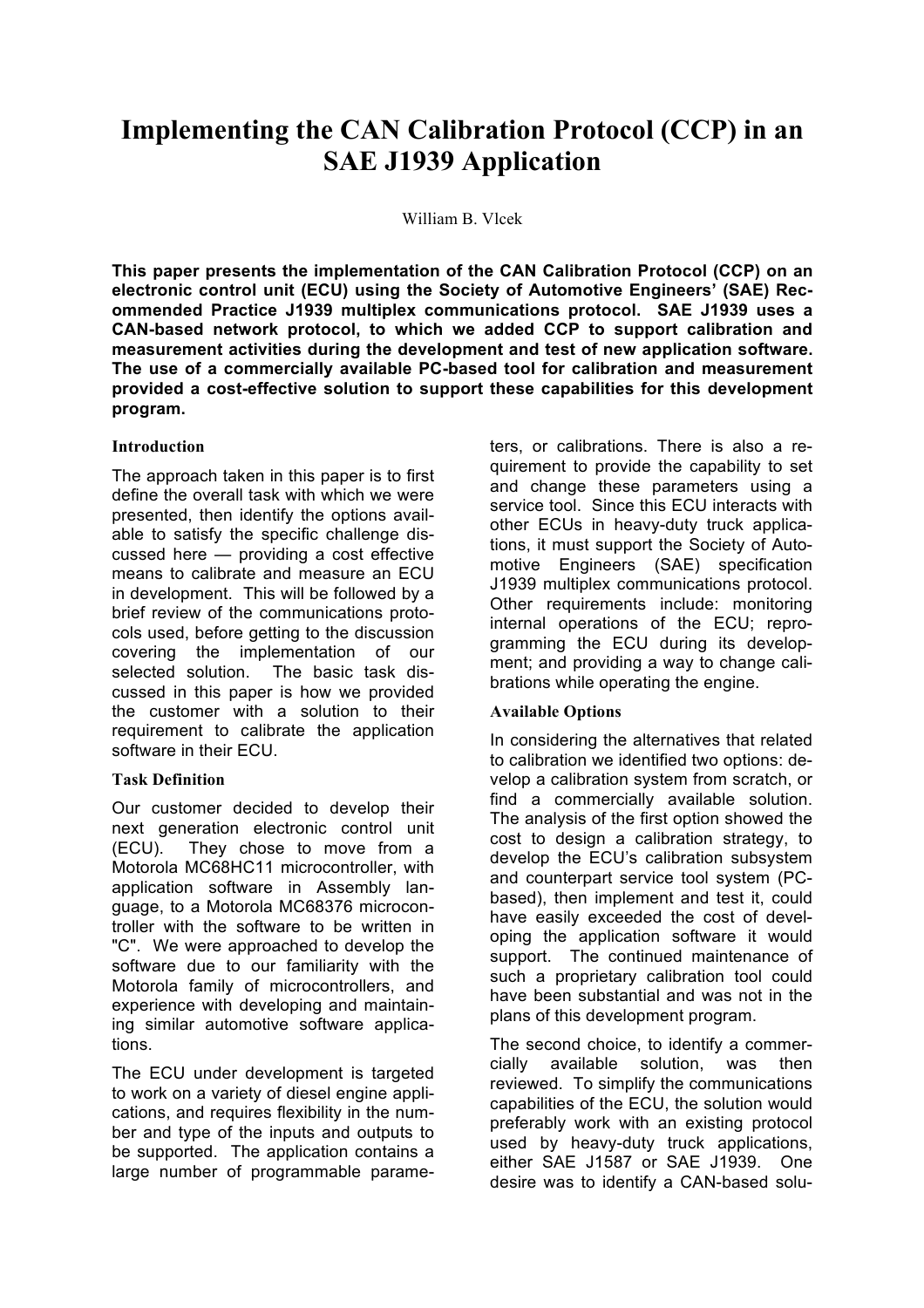tion, which could be made to work with J1939, and thus allow the ECU to support only one communications protocol.

### **SAE J1939 Protocol Background**

Before discussing the task in more detail, let us review some background on the technologies used. The industries which use large diesel engines — heavy-duty trucks, buses, construction equipment, and agricultural equipment — participate in the SAE's Truck & Bus Electrical and Electronics Committee. The Truck and Bus Control and Communications Network Subcommittee has developed a family of specifications for serial data communication over multiplexed wiring. Commonly known by the SAE specification number, J1939, these specifications define the complete ISO OSI seven-layer communications model. The J1939 network environment operates with shielded, twisted pair wire and uses the 29-bit extended format CAN data frame. The J1939 family of specifications cover not only the physical layer (Part 11) and data link layer (Part 21). It also includes a network layer specification (Part 31), definition of all application messages and their data content (Part 71), and definition of all diagnostic messages, including emissions-related diagnostics (Part 73).

The J1939/Part 21 specification presents information on the data link layer. It describes the message format used by J1939, detailing each bit in the extended format identifier (priority, source ID, etc.). And it describes the transport protocol used on a J1939 network, covering the packetization and reassembly of messages containing more than 8 bytes of data, and the management of the virtual connections for transferring this large message. The Part 31 specification defines the services used on a multi-segment vehicle network. These segments may operate with different physical media, protocols or data rates. So this specification describes the use of repeaters, bridges, routers, and gateways to provide the connections between segments.

The application layer defined by Part 71 supports both point to point and broadcast communications. Message frames contain 8 data bytes, of which some or all may be defined. Data bits not currently defined are to be transmitted as "1" and received as "Don't Care." This is to support future definition without affecting existing applications. The data bytes tend to be grouped by function in the message frames. For example, the message "Electronic Engine Controller #1" (EEC1) contains Status\_EEC1 (Engine/retarder torque mode), Driver's demand engine – percent torque, Actual engine – percent torque, Engine speed, Source address of controlling device for engine control (which could be a device other than the one transmitting this message), and 2 undefined bytes.

The diagnostic messages defined in Part 73 are recognizable to anyone familiar with On-Board Diagnostics, Phase II (OBD II) as implemented by SAE J1979, E/E Diagnostic Test Modes (ISO 15031-5).

### **CCP Protocol Background**

The CAN Calibration Protocol (CCP) is a standard maintained by the ASAP task force (Arbeitskreis zur Standardisierung von Applikationssystemen; English translation of this is Standardization of Application/Calibration Systems task force). The ASAP task force is composed of vehicle manufacturers, automation and test equipment manufacturers, and ECU manufacturers. The mission of ASAP, as stated in the CCP standard "is to reach mutual agreement and standardization in

- automation, modularization and compatibility of all equipment to do measurement, calibration and diagnosis, and
- manage the creation of a cost reasonable and sensible tool supplier market."

In keeping with this mission statement, CCP provides a CAN-based strategy for the calibration of ECUs and the acquisition of data from ECUs. The ASAP task force describes a model involving three components: Measurement, Calibration, and Diagnostics.

The communication strategy described for CCP is to utilize two CAN data frame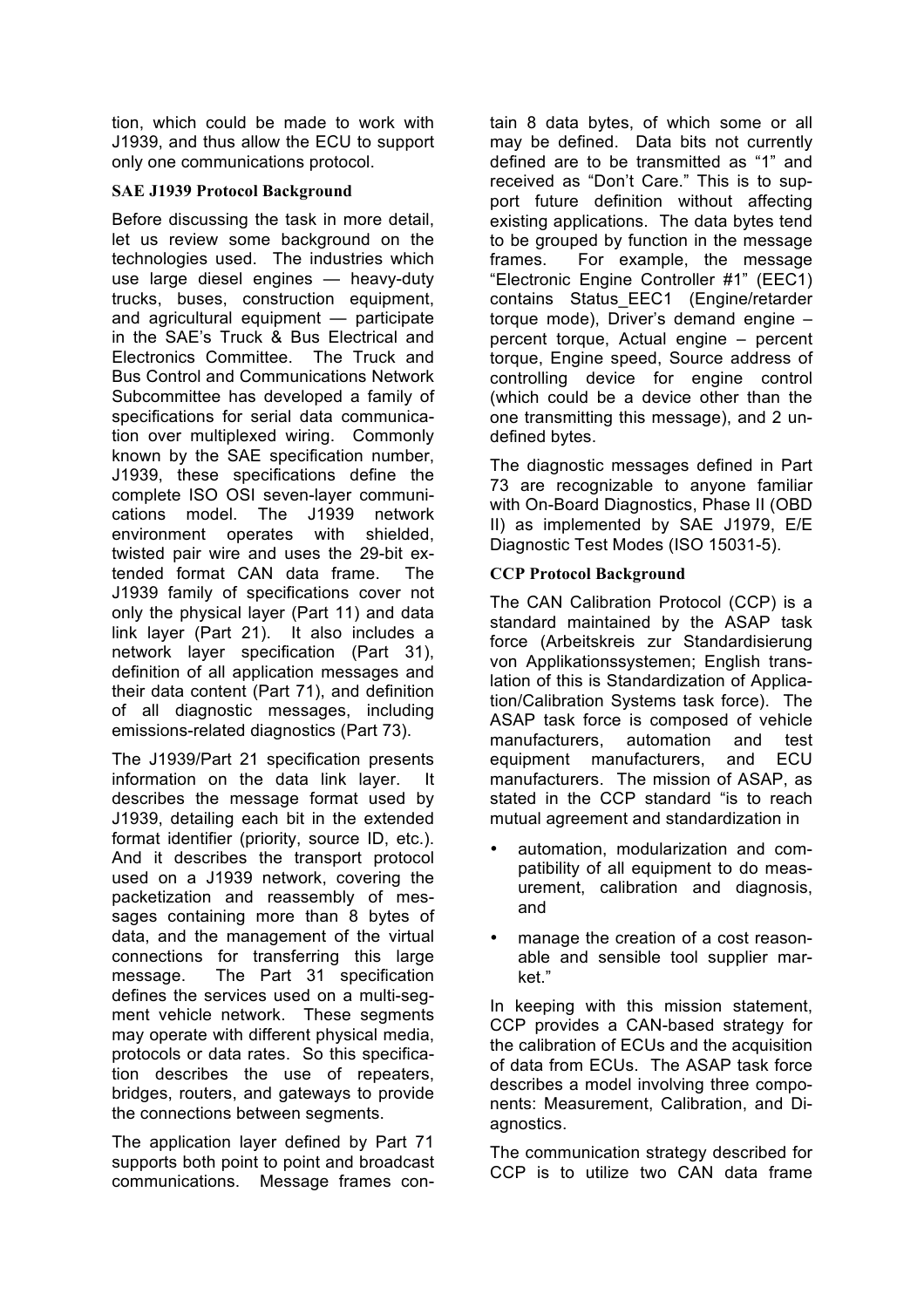identifiers, one for the Command Receive Object (CRO) and one for the Data Transmission Object (DTO). CCP uses these two messages to operate in a master-slave style of network communications. The master device will be a measurement system, calibration tool, or diagnostic tool, and initiates communication with the slave device.

A CRO is the message sent from a master device (calibration tool in this case) to the slave device (our ECU). The CRO message contains a command code, command counter, and any command-related parameters and data. Valid command codes include writing calibrations, programming the ECU, and requesting data. A DTO is the message sent from the slave device to the master device. The DTO will

For this specific implementation of CCP, we are using CAN message identifiers reserved by the J1939 specification for manufacturer proprietary functions. The 29-bit identifiers used are low priority and contain the destination address for this ECU.

#### **Selected Solution Implementation**

Following our ISO-9001 certified software development process, we decomposed the requirements specification provided by our customer and produced a software requirements specification. In the review cycle for this software requirements specification with our customer, the decision to support only J1939 CAN communications was made.

At the same time, we were conducting a



**Figure 1 - Example CANape Screen**

contain the response to a command, an event message reporting internal status of the slave device, or the data supporting a previous data acquisition request.

trade study of commercially available development tools for the Motorola MC68376, real-time operating systems, and calibration tools. A number of criteria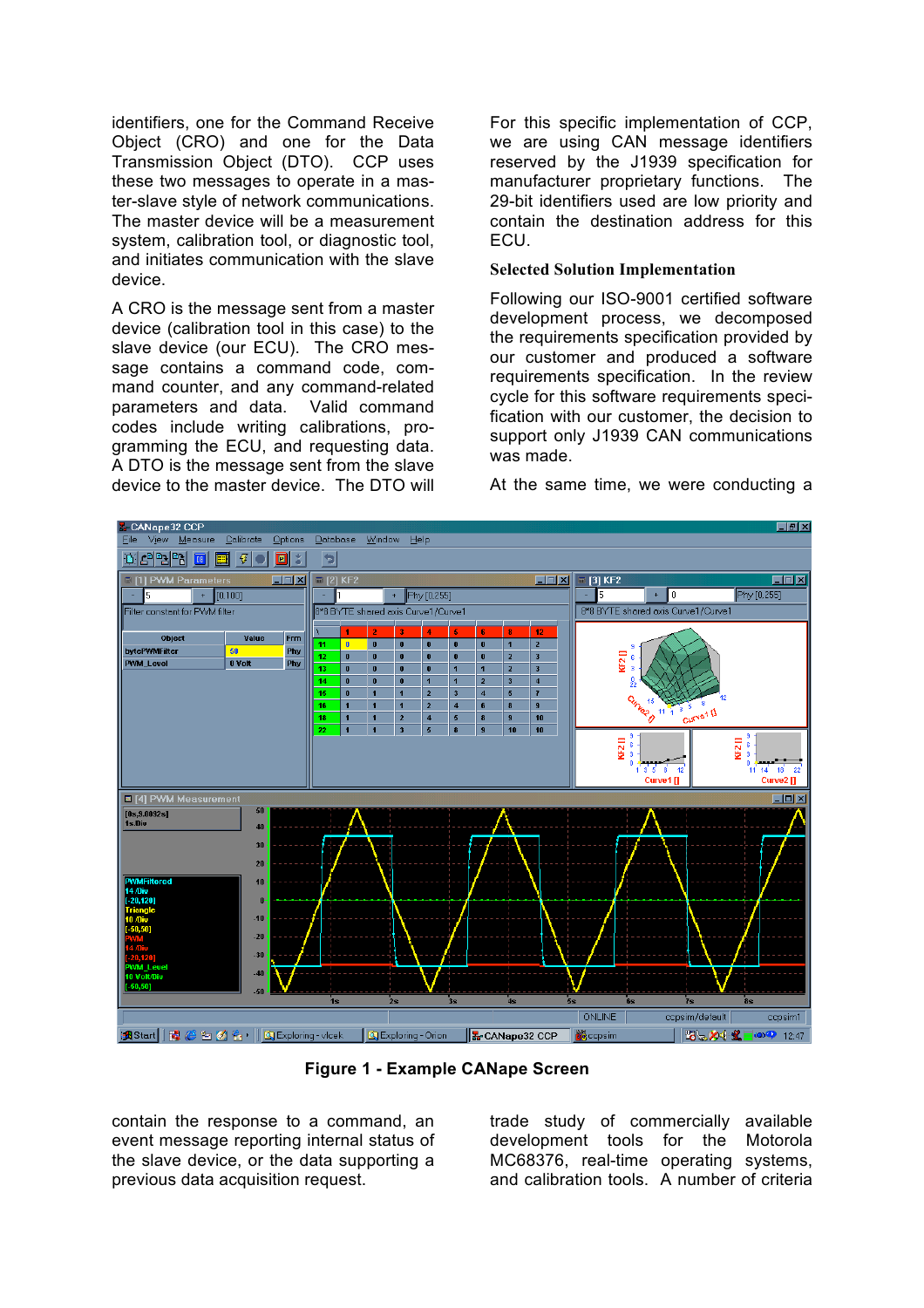were considered when making our decision, including usability, suitability to task, follow-on technical support, and cost. After assessing the various options in the area of calibration tools, CCP was selected as the calibration methodology for this ECU development program. To work with CCP, a commercially available calibration tool was selected. At present we are using CANape from Vector Informatik, an example of the user interface is at Figure 1. However, by using CCP, the option to use a different PC-based calibration tool is possible.

Another goal desired by our customer was to have the flexibility to move the application software to a different microprocessor in the future. Such a move could result from cost considerations during production, or application software growth after adding new features. This goal fits well with our modular software development approach. A simple block diagram depicting the architecture of this application is provided at Figure 2.



To provide the capability to port the application to a new target processor, while keeping software rework to a minimum, we incorporated a hardware abstraction layer into our design. This approach is implemented as a series of functions which handle hardware specific actions, for example reading A/D registers, and

placing the resultant data into data objects to be used by the application software. When the application software needs to perform a hardware action, it calls the appropriate function in the hardware abstraction layer, identifying the appropriate data object. The hardware function then performs the action, such as writing to a register, or driving a serial port. Within our communications subsystem. initializing the CAN controller, interacting with the receive and transmit buffers, and servicing all CAN controller interrupts, are similarly handled in the hardware abstraction layer. CAN message information becomes a data object handled by the communications subsystem. In the Motorola MC68376 microcontroller the on-chip CAN controller is known as the TouCAN. This CAN controller supports 16 transmit or receive buffers with three receive acceptance filters, and performs internal transmit arbitration to select the next message to attempt to transmit on the CAN bus.

One aspect of using CCP affected the development of our application software. In order to have data values available from the ECU for monitoring, and to provide the calibration flexibility required during development test, it was necessary to include in the detailed design widespread use of global variables in the software. To calibrate the software and support the data acquisition process, the CCP tool needs to know the memory address of these data values. So the tool reads the software memory map, and links the calibration and data acquisition objects to the address location of the appropriate global variable. Even though this action may be contrary to good design and programming practices, it is necessary in order to use CCP to satisfy development system requirements.

The J1939 communications subsystem software was designed and coded at Ascent Technologies, so as a result we could easily incorporate CCP into the structure. A portion of the high-level design is depicted in Figure 3. The path taken when a CAN message is received is as follows: the CAN message data object is provided to the Manage\_Data\_Link\_Layer by the TouCAN-specific receive message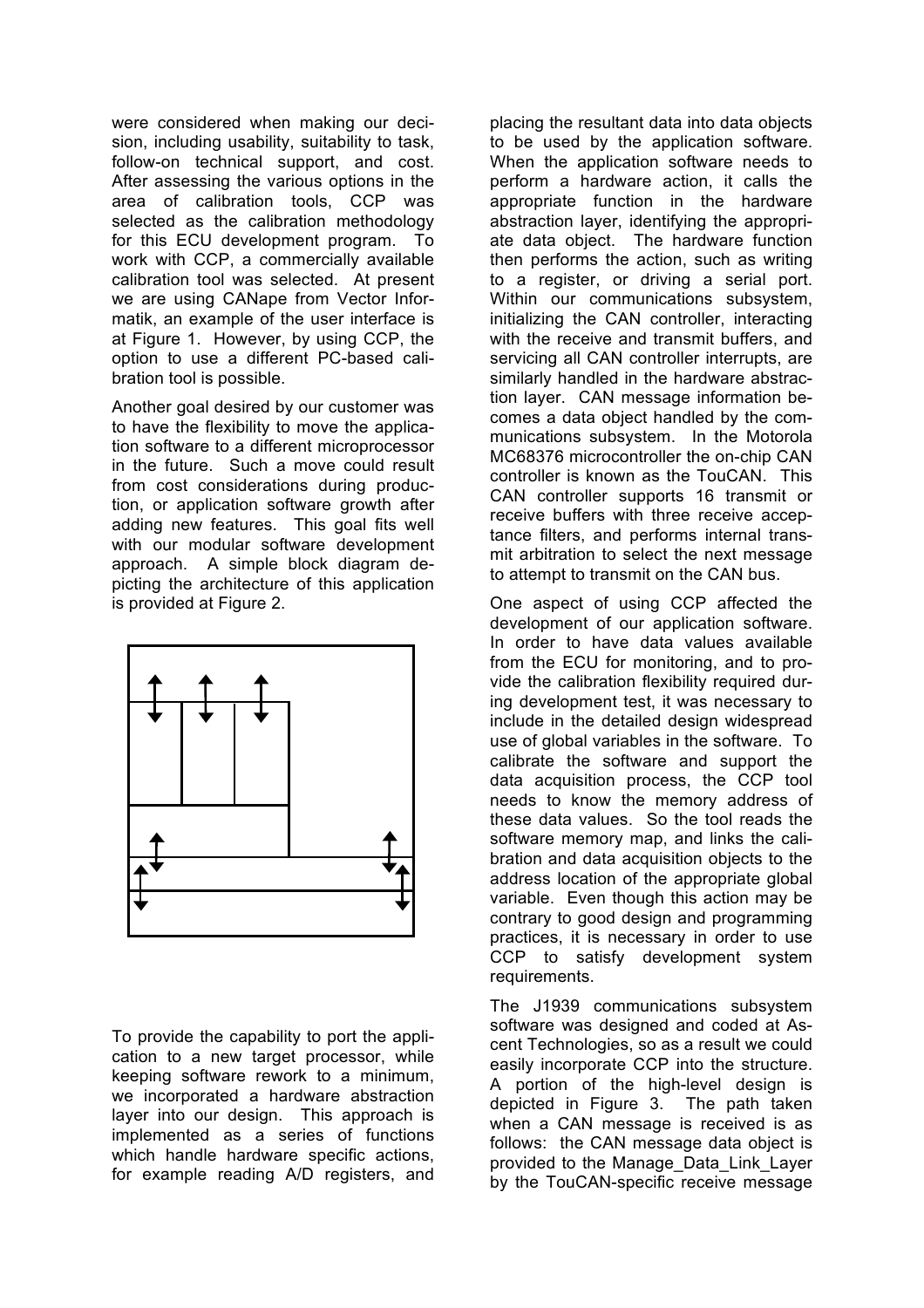function. The Manage Data Link Layer then performs the actions described in J1939/Part 21, determining if the received object is part of a multi-frame message, and reassembling the complete message if required. It then identifies where to send the received bbjeck\_Msg\_QueuceP message it is passed to Manage CCP, if it is an application message it goes to Manage J1939 Part71, or if it is a diagnostic trouble codes (DTCs). And Manage\_CCP operates similar to Manage\_J1939\_Part73, responding to DTO messages from the off-board tool, or directing a CRO to be transmitted in response to a previously scheduled data acquisition request. Manage\_CCP, Manage\_J1939\_Part71, Manage\_J1939<del>\_Payt19</del> address the transmit message data object to Man-



message it will be sent to Manage\_J1939\_Part73.

Transmitting a message functions in the same fashion, only in reverse. For application layer messages, the application software will call Manage J1939 Part71 to transmit the message. For diagnostic messages, Manage J1939 Part73 will respond to diagnostic requests, or direct a diagnostic message to be transmitted announcing currently active diagnostic age Data Link Layer. The process, Manage Data Link Layer, will determine if the data object requires a multi-frame message, preparing multiple CAN message data frames if necessary. It will then send the data object(s) to the transmit message function handling the TouCAN transmit buffers.

While the J1939 software was designed and coded in-house, we have benefited from the work at Vector Informatik with